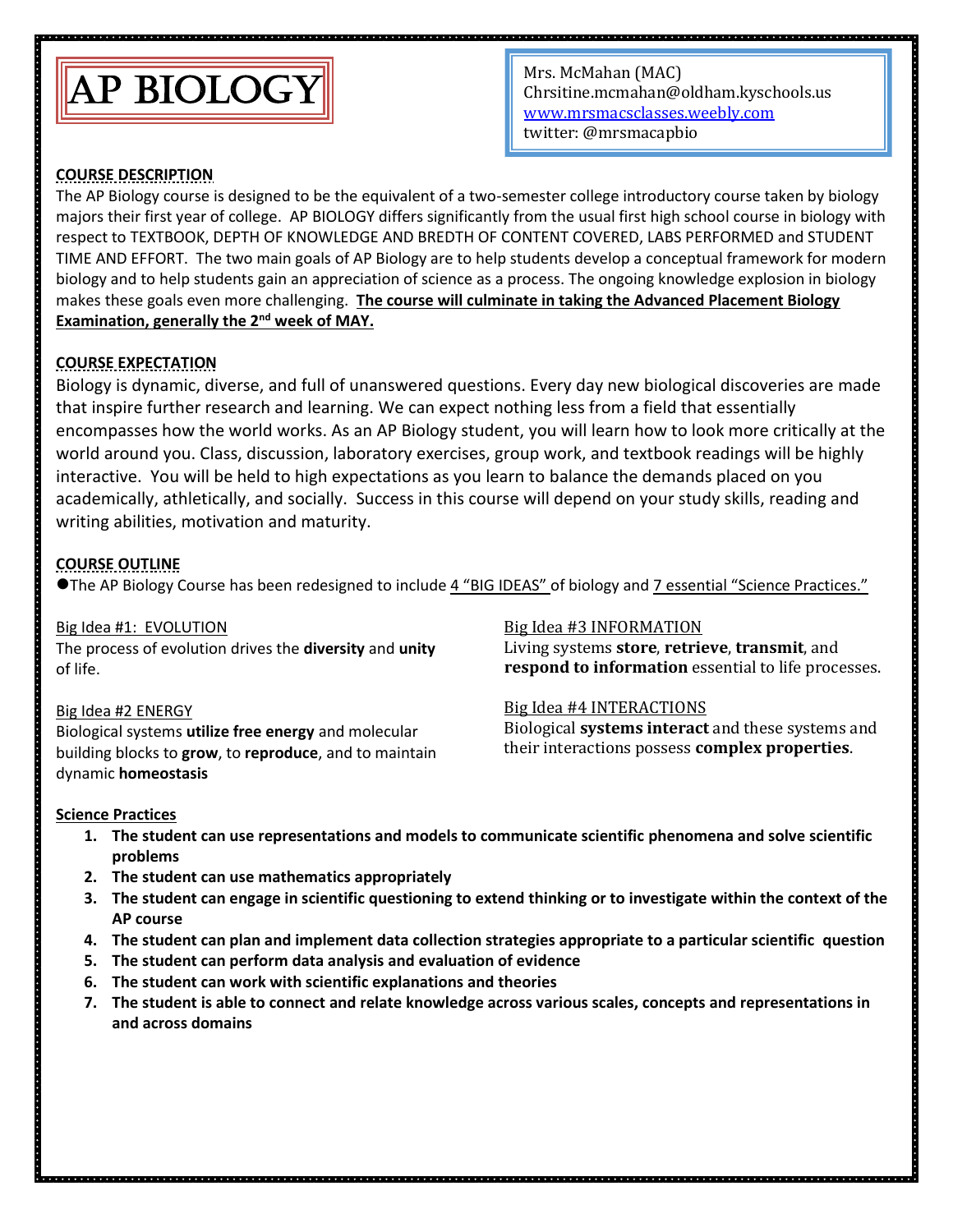## **The following CONTENT will be embedded into these Big Ideas and Science Practices.**

| I. Molecules and Cells (25%)             | 5. Nucleic acid technology and                 |
|------------------------------------------|------------------------------------------------|
| A. Chemistry of Life                     | applications                                   |
| 1. Water                                 | <b>C. Evolutionary Biology</b>                 |
| 2. Organic molecules in organisms        | 1. Early evolution of life                     |
| 3. Free energy changes                   | 2. Evidence for evolution                      |
| 4. Enzymes                               | 3. Mechanisms of evolution                     |
| <b>B.</b> Cells                          | <b>III. Organisms and Populations (50%)</b>    |
| 1. Prokaryotic and eukaryotic cells      | A. Diversity of Organisms                      |
| 2. Membranes                             | 1. Evolutionary patterns                       |
| 3. Subcellular organization              | 2. Survey of the diversity of life             |
| 4. Cell cycle and its regulation         | 3. Phylogenetic classification                 |
| <b>C. Cellular Energetics</b>            | 4. Evolutionary relationships                  |
| 1. Coupled reactions                     | <b>B. Structure and Function of Plants and</b> |
| 2. Fermentation and cellular respiration | <b>Animals</b>                                 |
| 3. Photosynthesis                        | 1. Reproduction, growth, and                   |
| II. Heredity and Evolution (25%)         | development                                    |
| A. Heredity                              | 2. Structural, physiological, and              |
| 1. Meiosis and gametogenesis             | behavioral adaptations                         |
| 2. Eukaryotic chromosomes                | 3. Response to the environment                 |
| 3. Inheritance patterns                  | C. Ecology                                     |
| <b>B. Molecular Genetics</b>             | 1. Population dynamics                         |
| 1. RNA and DNA structure and function    | 2. Communities and ecosystems                  |
| 2. Gene regulation                       | 3. Global issues                               |
| 3. Mutation                              |                                                |
| 4. Viral structure and replication       |                                                |

In addition, students will conduct many of the following Collegeboard AP Investigative laboratories:

- 1. Artificial Selection
- 2. Mathematical Modeling
- 3. Comparing
- 4. Diffusion and Osmosis
- 5. Photosynthesis
- 6. Cell Respiration
- 7. Mitosis
- 8. Biotechnology: Bacterial Transformation
- 9. Biotechnology: DNA Restriction Enzyme Analysis
- 10. Energy Dynamics
- 11. Transpiration
- 12. Fruit Fly Behavior

### **REQUIRED MATERIALS**

- Textbook: AP Edition Campbell Biology, 8th ed. *(PROVIDED)*
- ●3 Ring binder with dividers
- Loose leaf paper or notebook for notes. Keep in 3 ring binder
- Lab Notebook (your choice…can be spiral bound, composition, carbon copy, or even personal iPAD/Computer)
- **OPen or Pencils**
- Optional but highly suggested: 2013 Cliff's AP Biology Review Book *(you purchase on own)*

# **END OF COURSE ASSESSMENT (EOC)**

Senate Bill One requires that students be given an End-of-Course exam in English II, U.S. History, Algebra II, and Biology, each counting as 10% of their grade. The End-of-Course exams are tests created by ACT and are part of their collegereadiness program. In addition to the AP exam you will also be required to take this EOC because AP Biology suffices for your "biology experience" in high school if this is your first Biology class at North. Failing the end-of-course exam could cause you to fail the class if you have maintained a low average throughout the year.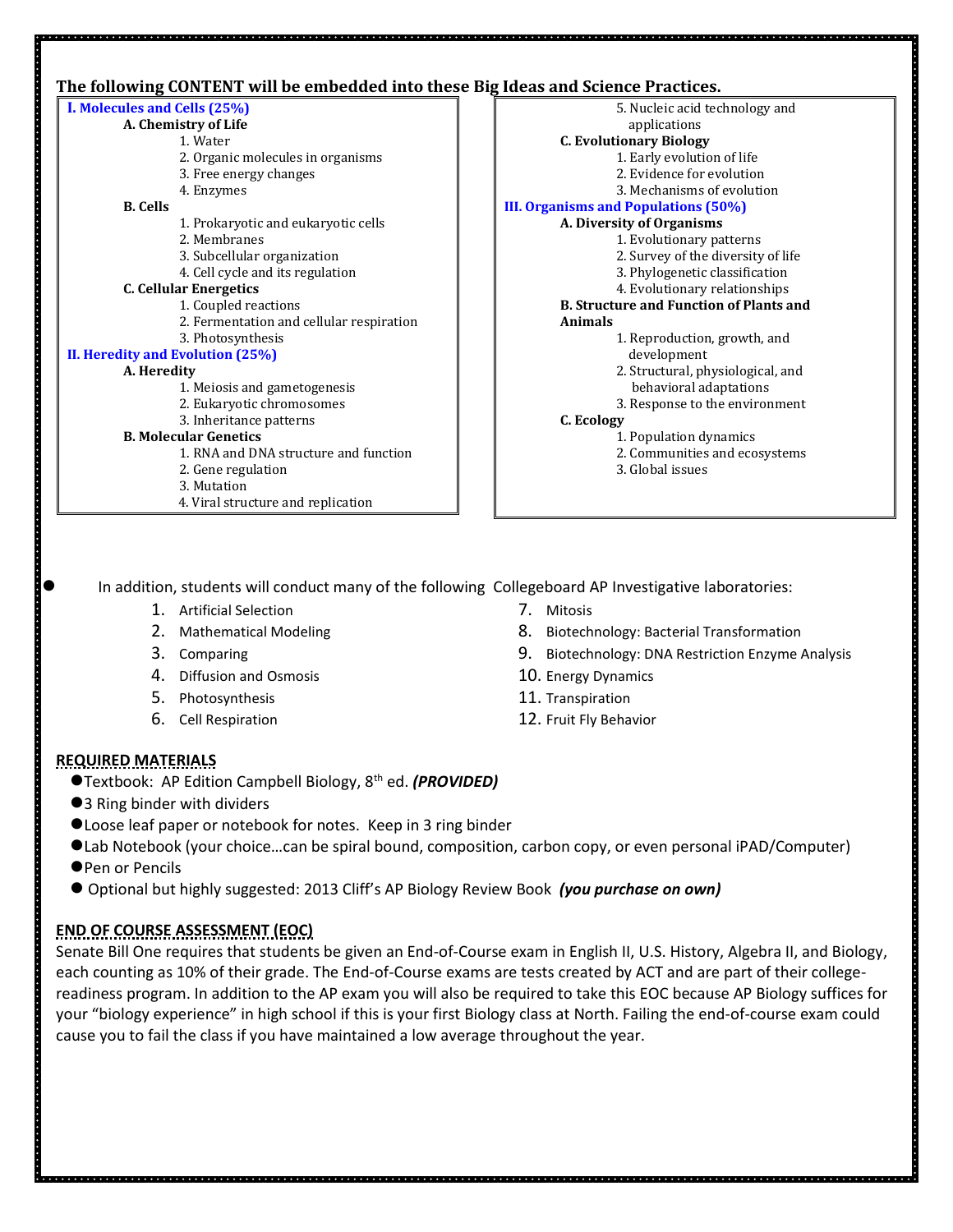# **GRADING**:

## **Purpose:**

The primary purpose of grades in any science class is to reflect a student's achievement level in relation to course standards. A secondary purpose is to communicate a student's progress toward mastery of the course standards to the student and parents.

There will be two categories of grades: **academic grade** (consisting of Tests, Quizzes and Labs as well as some homework) and **supplemental grade** (effort, participation, classwork and some homework).

## **FINAL GRADES**

- Academic Grade cumulative through year= 90%
- EOC= 10% (for those taking AP Biology as their high school Biology credit)

|    | <b>GRADING SCALE</b> |  |
|----|----------------------|--|
| A  | 90-100               |  |
| B  | 80-89                |  |
| C. | 70-79                |  |
| F  | below 70             |  |
|    |                      |  |
|    |                      |  |

## **EXAMS**

Exams are composed of AP exam questions and AP-style exam questions as well as AP style essays. Exam questions will be based on chapter readings, class notes, and labs. The structure of each exam is as follows:

- Section I: Multiple Choice
	- o 35 minutes to answer ~25-35 multiple choice questions
- Section II: 1 Free Response question and a few short answer/math questions
	- $\circ$  3 minutes to review and take notes & 15 minutes to answer 1 of the 2 questions

# **AP COLLEGE CREDIT**

If one of your goals is to obtain credit for an introductory college biology course, you should contact the colleges you are likely to attend. Find out if they accept AP scores for credit (most, but not all colleges do). The webpage has a link to the College Board website that allows students to search for AP credit policies at different universities. <http://collegesearch.collegeboard.com/apcreditpolicy/index.jsp>

## **Policies & Procedures**

# **NOTEBOOK**

Students will be required to keep a 3-ring binder notebook for only AP Biology. Notebooks should be kept sequential and divided into UNITS. (see AP schedule for units headers)

# **HOMEWORK**

KEEPING UP WITH THE READING IS VERY IMPORTANT! Read your textbook, review book, and/or notes nightly. Homework, usually, will be assigned nightly. *This is not a class where cramming the day before a test will work! Students should expect to complete a MINIMUM of 5-10 hours of study/homework OUTSIDE of class each week.* Self-discipline is very important. The most successful students are those who make a daily commitment to their studies.

## **ABSENCES & ATTENDANCE**

Attendance and punctuality are very important. Students are expected to be on time and prepared for class every day. It is the student's responsibility to get missed work from the day they were absent. In class labs cannot be made up; however, the student will be required to perform an alternative lab online. **It is essential that you are present for all in class labs as they are recorded in your academic grade. Remember: Content from the labs are embedded on your UNIT exams.**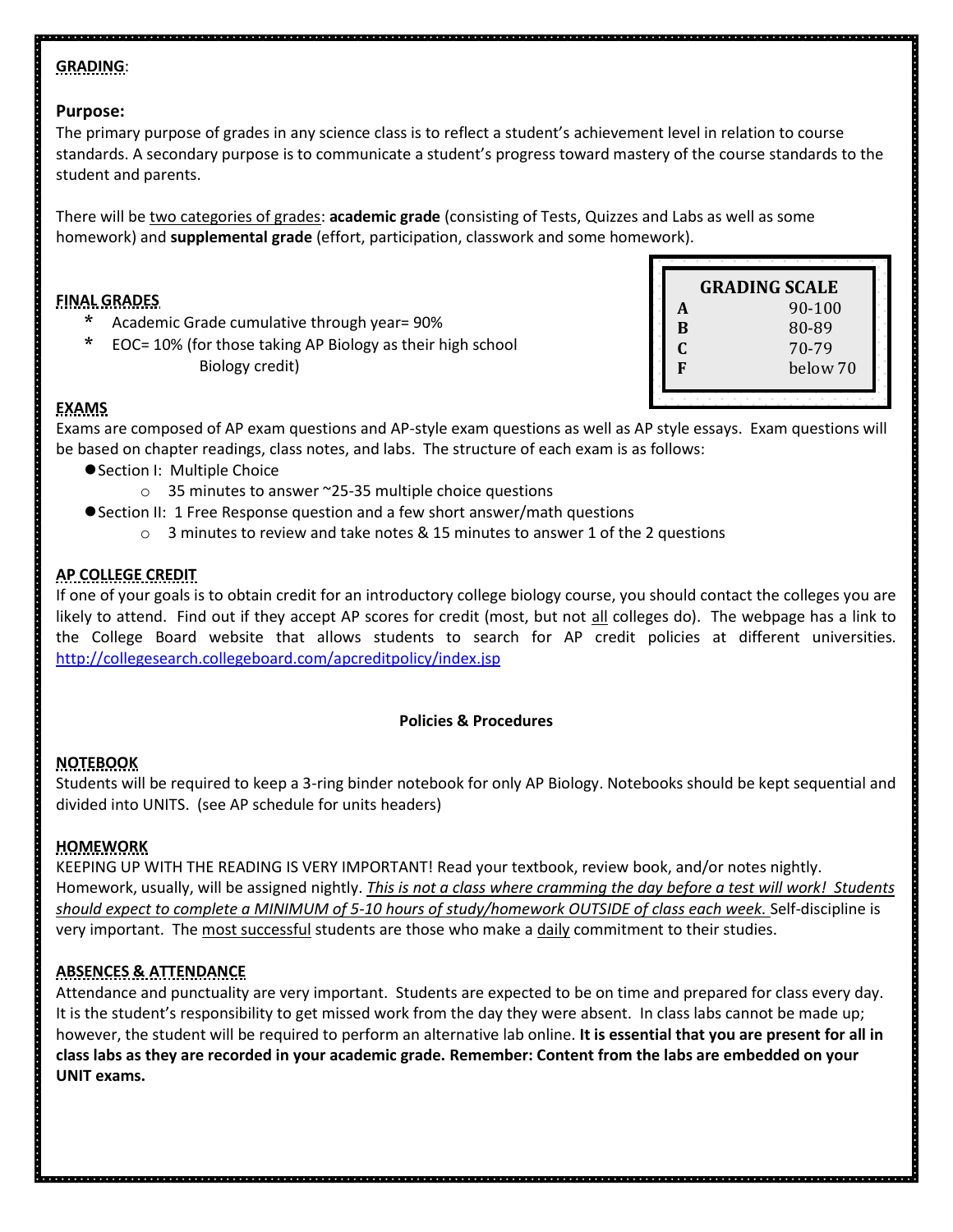# **TARDY**

We will follow the NOHS policy on tardies (see handbook). If a student is tardy you should come into class, sign the tardy clipboard hanging next to the door, find your seat, and begin working. *Please, do not interrupt the class to explain.*

# **LATE WORK**

No late work will be accepted. AP Biology students will be held to a higher standard and will be expected to turn in work on the designated day/due date. The student will not receive any points for work that this not turned in on time. I understand that there will be some extenuating circumstances; therefore, it is the student's responsibility to let me know in advance so that alternative plans can be made.

# **FOOD AND DRINK IN CLASS**

I believe that you are old enough and responsible enough to have eating and drinking privileges in this classroom. However if this privilege is abused it will be taken away. Please clean up after yourself and make sure that your neighbor does the same thing. If I notice that the room is being trashed you will not be allowed to have food or drinks in class for the rest of the week. In addition, there are NO FOOD OR DRINKS ALLOWED ON LAB DAYS…NO EXCEPTIONS!

# **AP DAY AFTER SCHOOL HELP**

I will be available for extra help after school from 3:45-4:30 (Days-TBA). Please do not wait until you are swamped and overwhelmed to ask for help. Before your appointment have specific questions in mind or topics in mind or written down that you would like to discuss.

# **ACADEMIC HONESTY**

All student's work, tests, papers, quizzes, etc should reflect your own work. Cheating and plagiarism will not be tolerated. You will receive zero points for any assignment found to be plagiarized or the result of cheating. NO QUESTIONS ASKED.

## \***PLEASE KEEP SYLLABUS IN THE FRONT OF YOUR NOTEBOOK AT ALL TIMES!\***